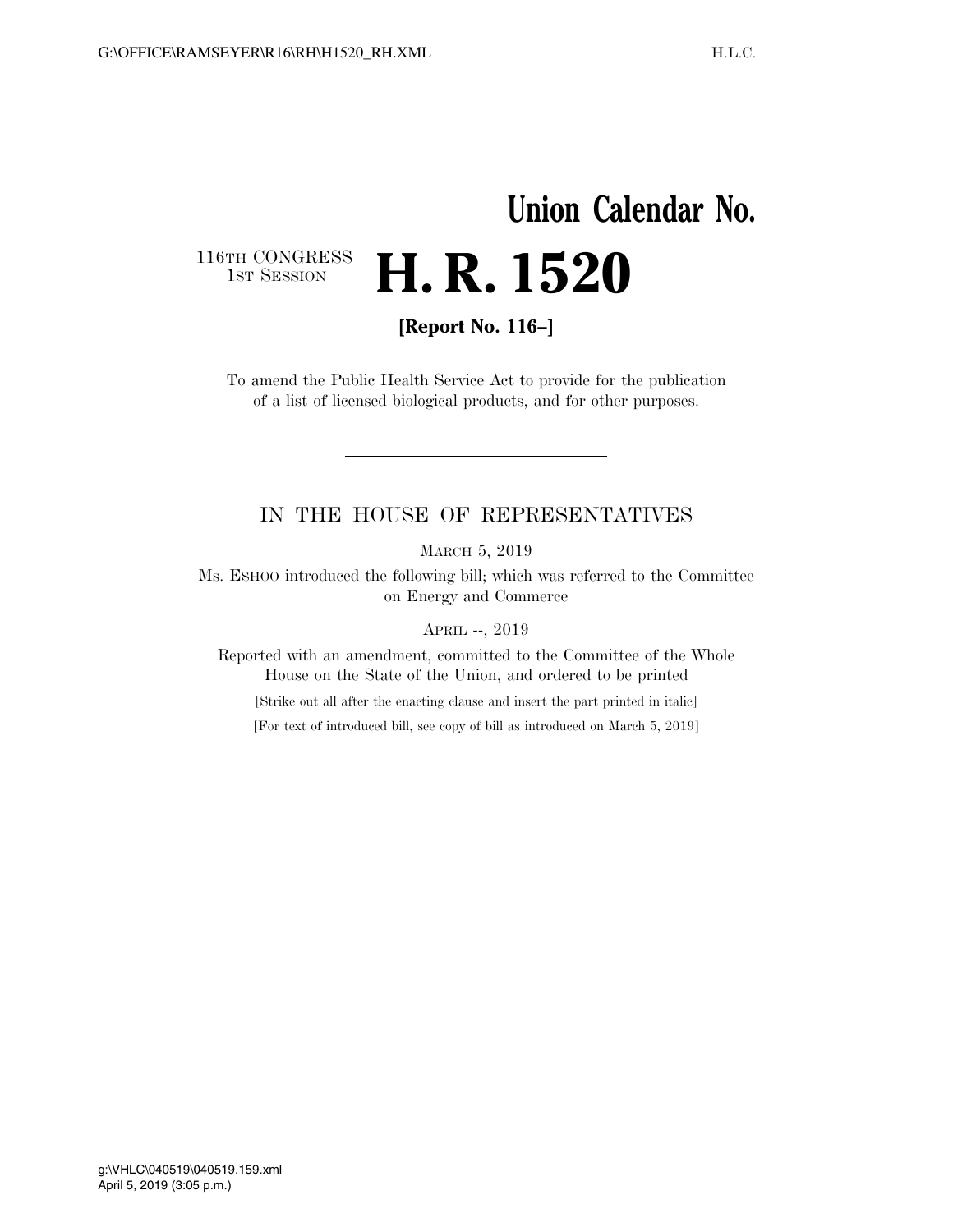## **A BILL**

To amend the Public Health Service Act to provide for the publication of a list of licensed biological products, and for other purposes.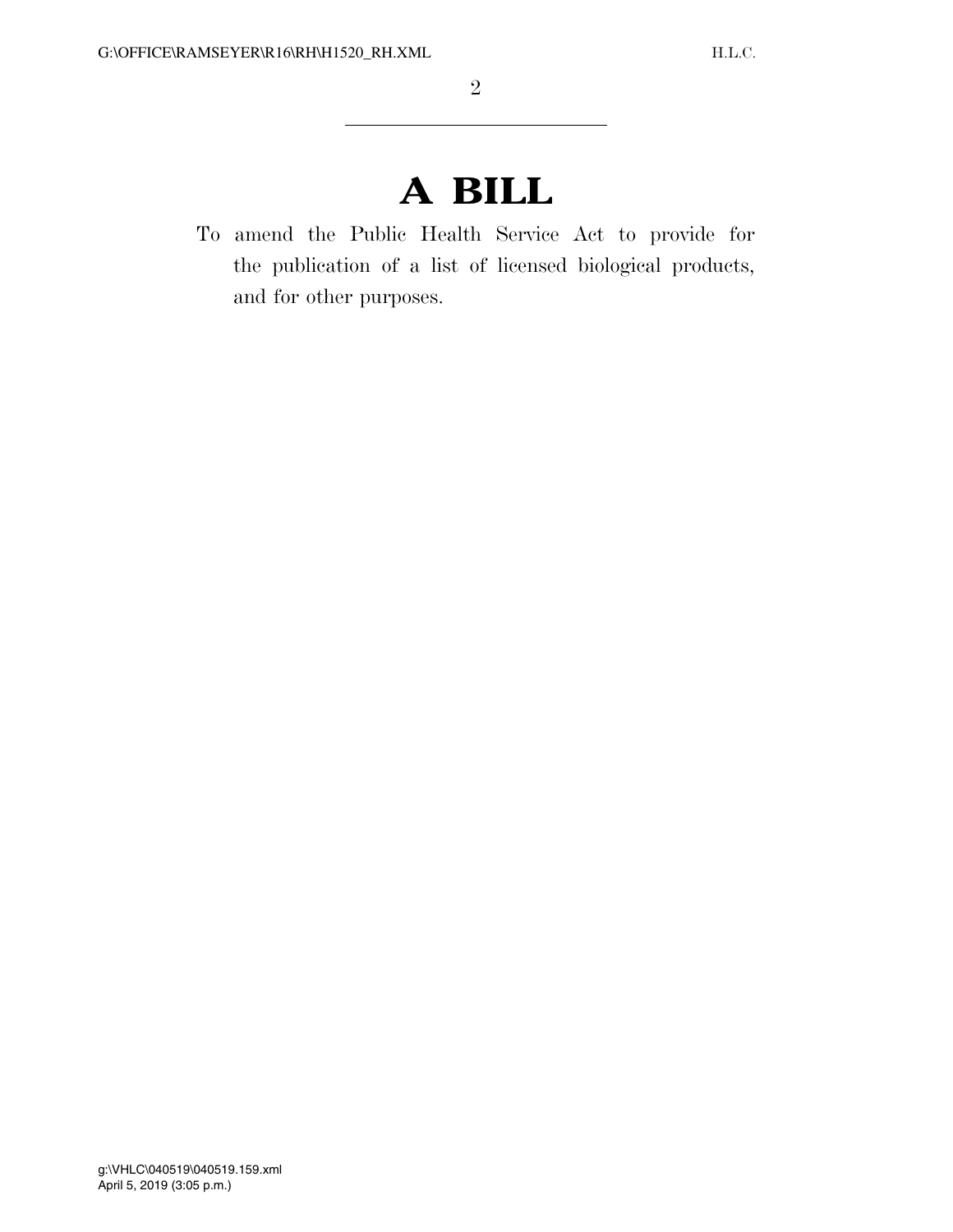| 1              | Be it enacted by the Senate and House of Representa-         |
|----------------|--------------------------------------------------------------|
| 2              | tives of the United States of America in Congress assembled, |
| 3              | <b>SECTION 1. SHORT TITLE.</b>                               |
| $\overline{4}$ | This Act may be cited as the "Purple Book Continuity"        |
| 5              | Act of $2019$ ".                                             |
| 6              | <b>SEC. 2. PUBLIC LISTING.</b>                               |
| 7              | Section 351(k) of the Public Health Service Act $(42)$       |
| 8              | U.S.C. $262(k)$ ) is amended by adding at the end the fol-   |
| 9              | lowing:                                                      |
| 10             | "(9) PUBLIC LISTING.—                                        |
| 11             | "(A) IN GENERAL.—                                            |
| 12             | "(i) INITIAL PUBLICATION.—Not later                          |
| 13             | than 180 days after the date of enactment                    |
| 14             | of the Purple Book Continuity Act of 2019,                   |
| 15             | the Secretary shall publish and make avail-                  |
| 16             | able to the public in a searchable, electronic               |
| 17             | format-                                                      |
| 18             | " $(I)$ a list in alphabetical order of                      |
| 19             | the nonproprietary or proper name of                         |
| 20             | each biological product for which a bio-                     |
| 21             | $logics$ license under subsection (a) or                     |
| 22             | this subsection is in effect, or that has                    |
| 23             | been deemed to be licensed under this                        |
| 24             | section pursuant to section $7002(e)(4)$                     |
| 25             | of the Biologics Price Competition and                       |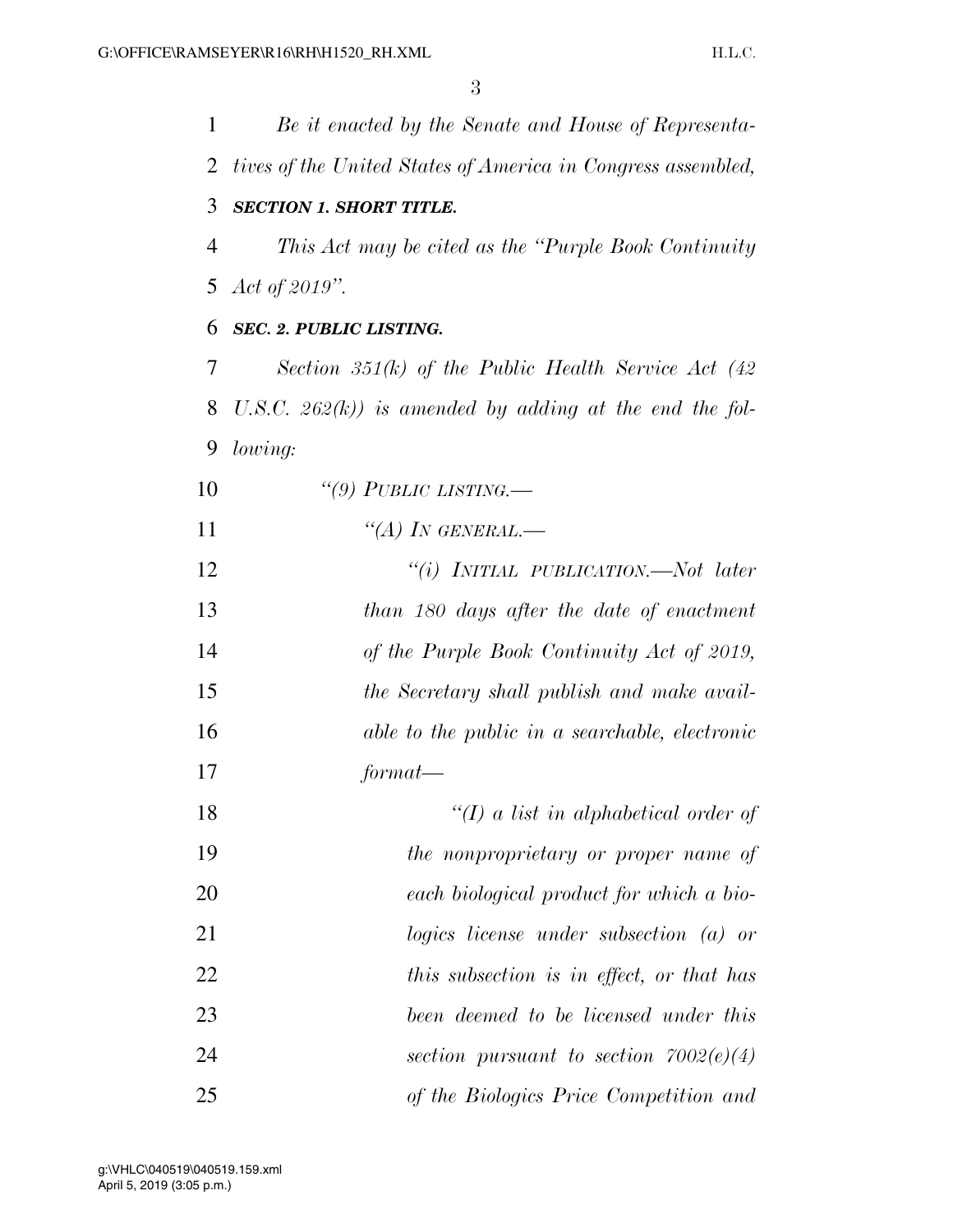| $\mathbf{1}$   | Innovation Act of 2009, as of such date            |
|----------------|----------------------------------------------------|
| $\overline{2}$ | of enactment;                                      |
| 3              | "(II) the date of approval of the                  |
| $\overline{4}$ | marketing application and the appli-               |
| 5              | cation number; and                                 |
| 6              | $``(III)$ the marketing or licensure               |
| 7              | status of the biological product for               |
| 8              | which a biologics license under sub-               |
| 9              | section $(a)$ or this subsection is in ef-         |
| 10             | fect or that has been deemed to be li-             |
| 11             | censed under this section pursuant to              |
| 12             | section $7002(e)(4)$ of the Biologics              |
| 13             | Price Competition and Innovation Act               |
| 14             | of 2009.                                           |
| 15             | "(ii) REVISIONS.—Every 30 days after               |
| 16             | the publication of the first list under clause     |
| 17             | $(i)$ , the Secretary shall revise the list to in- |
| 18             | clude each biological product which has been       |
| 19             | licensed under subsection (a) or this sub-         |
| 20             | section during the 30-day period.                  |
| 21             | ``(iii)<br>PATENT INFORMATION.—Not                 |
| 22             | later than 30 days after a list of patents         |
| 23             | under subsection $(l)(3)(A)$ , or a supplement     |
| 24             | to such list under subsection $(l)(7)$ , has been  |
| 25             | provided by the reference product sponsor to       |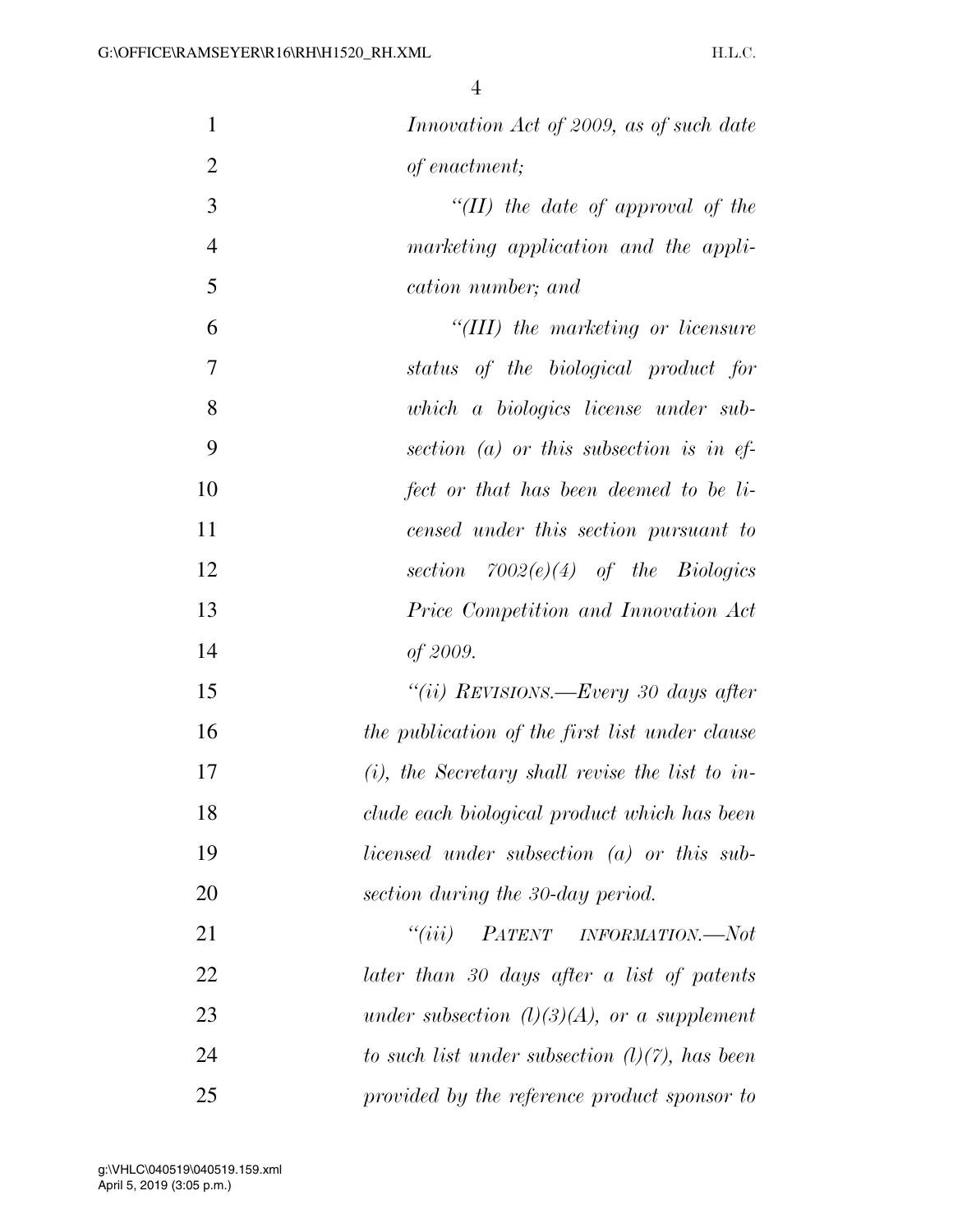| $\mathbf{1}$   | the subsection $(k)$ applicant respecting a bi- |
|----------------|-------------------------------------------------|
| $\overline{2}$ | ological product included on the list pub-      |
| 3              | lished under this subparagraph, the ref-        |
| $\overline{4}$ | erence product sponsor shall provide such       |
| 5              | list of patents (or supplement thereto) and     |
| 6              | their corresponding expiry dates to the Sec-    |
| 7              | retary, and the Secretary shall, in revisions   |
| 8              | made under clause (ii), include such infor-     |
| 9              | mation for such biological product. Within      |
| 10             | 30 days of providing any subsequent or          |
| 11             | supplemental list of patents to any subse-      |
| 12             | quent subsection $(k)$ applicant under sub-     |
| 13             | section $(l)(3)(A)$ or $(l)(7)$ , the reference |
| 14             | product sponsor shall update the informa-       |
| 15             | tion provided to the Secretary under this       |
| 16             | clause with any additional patents from         |
| 17             | such subsequent or supplemental list and        |
| 18             | their corresponding expiry dates.               |
| 19             | "(iv) LISTING OF EXCLUSIVITIES.—For             |
| 20             | each biological product included on the list    |
| 21             | published under this subparagraph, the Sec-     |
| 22             | retary shall specify each exclusivity period    |
| 23             | that is applicable and has not concluded        |
| 24             | under paragraph $(6)$ or paragraph $(7)$ .      |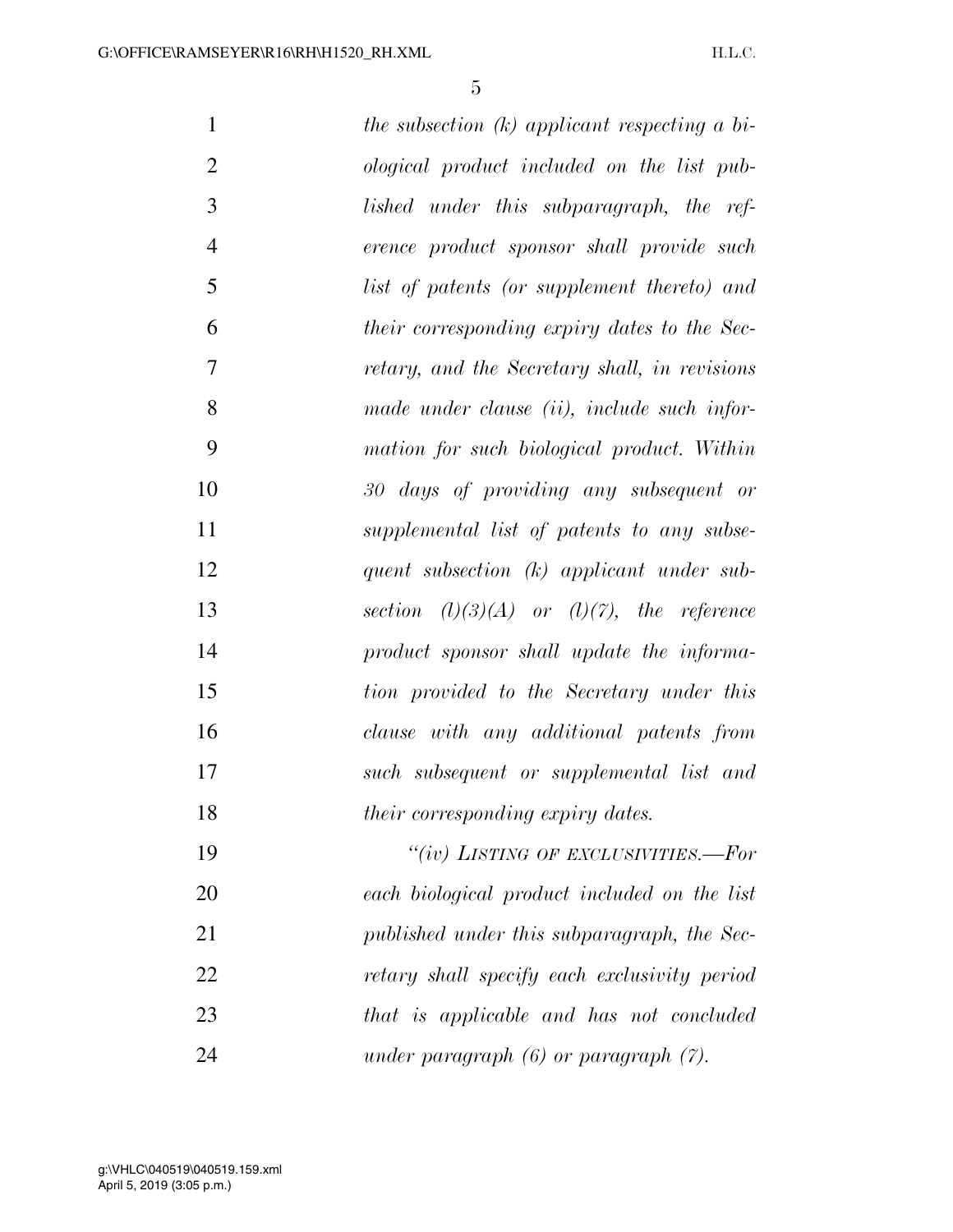| $\mathbf{1}$   | "(B) WITHDRAWAL OR SUSPENSION OF LI-                |
|----------------|-----------------------------------------------------|
| $\overline{2}$ | $CENSURE$ .—If the licensing of a biological prod-  |
| 3              | uct was withdrawn or suspended for safety, pu-      |
| $\overline{4}$ | rity, or potency reasons, it may not be published   |
| 5              | in the list under subparagraph $(A)$ . If the with- |
| 6              | drawal or suspension occurred after its publica-    |
| 7              | tion in such list, the reference product sponsor    |
| 8              | shall notify the Secretary that—                    |
| 9              | $\lq\lq(i)$ the biological product shall be im-     |
| 10             | mediately removed from such list—                   |
| 11             | "(I) for the same period as the                     |
| 12             | <i>withdrawal</i> or suspension; or                 |
| 13             | " $(II)$ if the biological product has              |
| 14             | been withdrawn from sale, for the pe-               |
| 15             | riod of withdrawal from sale or, if ear-            |
| 16             | lier, the period ending on the date the             |
| 17             | Secretary determines that the with-                 |
| 18             | drawal from sale is not for safety, pu-             |
| 19             | rity, or potency reasons; and                       |
| 20             | $``(ii)$ a notice of the removal shall be           |
| 21             | published in the Federal Register.".                |